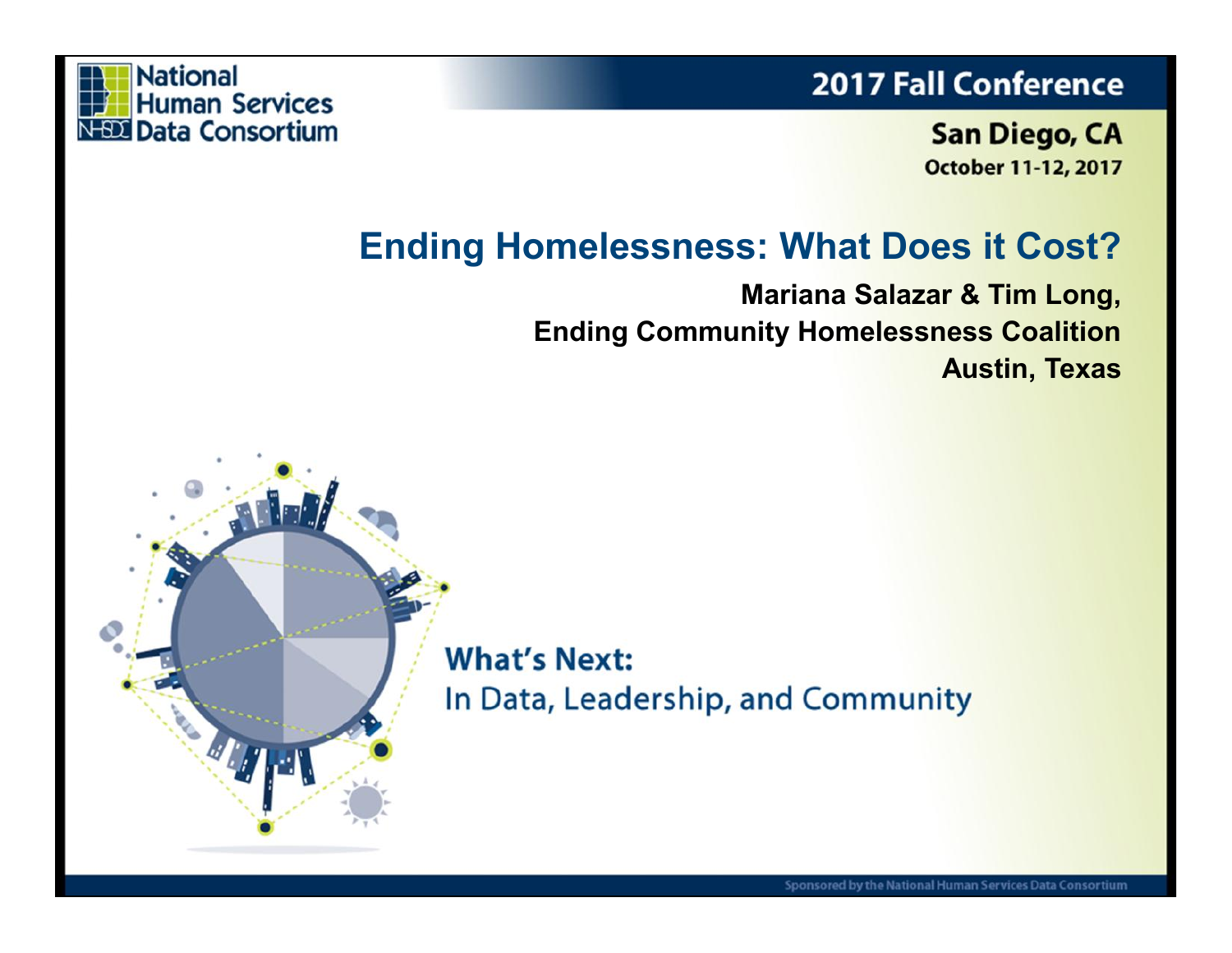



### **2017 Fall Conference**

San Diego, CA October 11-12, 2017

**Ending Homelessness: What Does it Cost? Mariana Salazar Tim Long**

# **Introduction**

- Austin Context
- Model Development
- Our Model Today
- Next Steps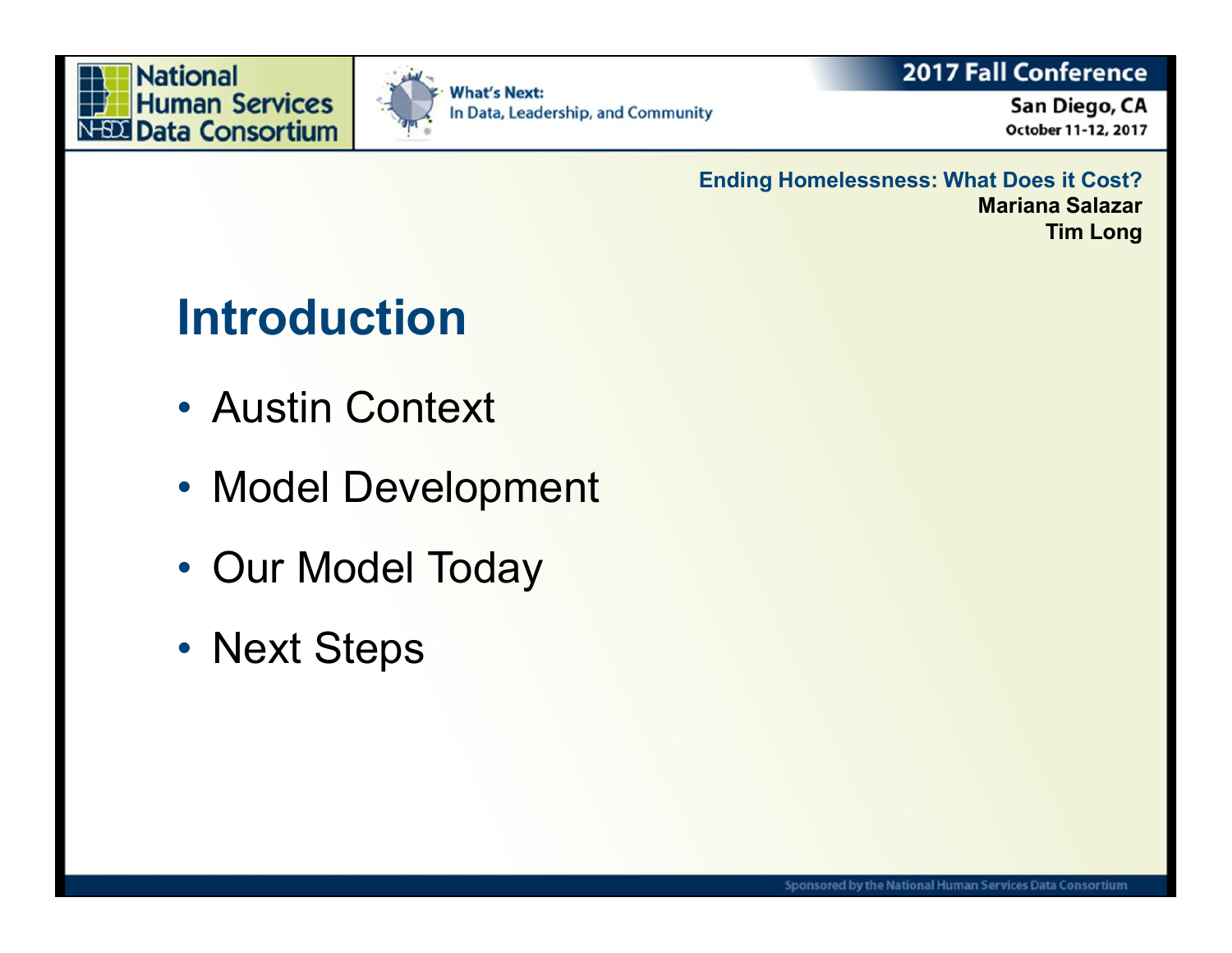Ending Homelessness: What Do

Lots Happening in Austin & http://www.austinechor.opg/resho

- " Action Plan to End Homelessn
- " Needs and Gaps Analysis
- " Youth Needs Assessment
- " Pay for Success Feasibility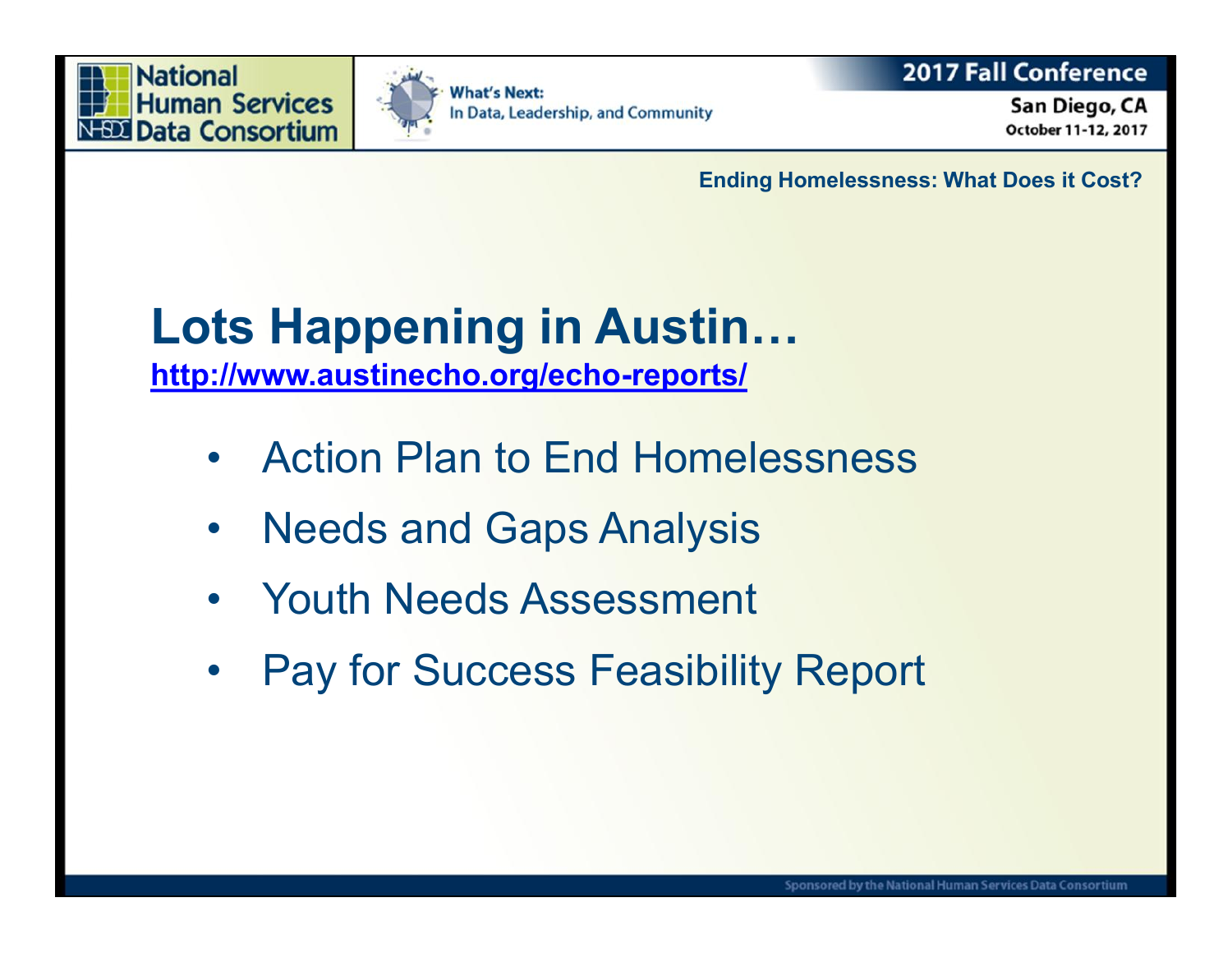



### 2017 Fall Conference

San Diego, CA October 11-12, 2017

**Ending Homelessness: What Does it Cost?**

### **Austin Context:** *Point-in-Time Count*

2,362 2,244 2,138 2,087 2,090 2,036 1,987 1,832 448 869 1,004 765 816 833 1,539 834 667 1.375 1,358 1,325 1,322 1,254 1,202 1,165 2011 2017 2010 2012 2013 2014 2015 2016 Unsheltered **Sheltered**  $\frac{1}{2}$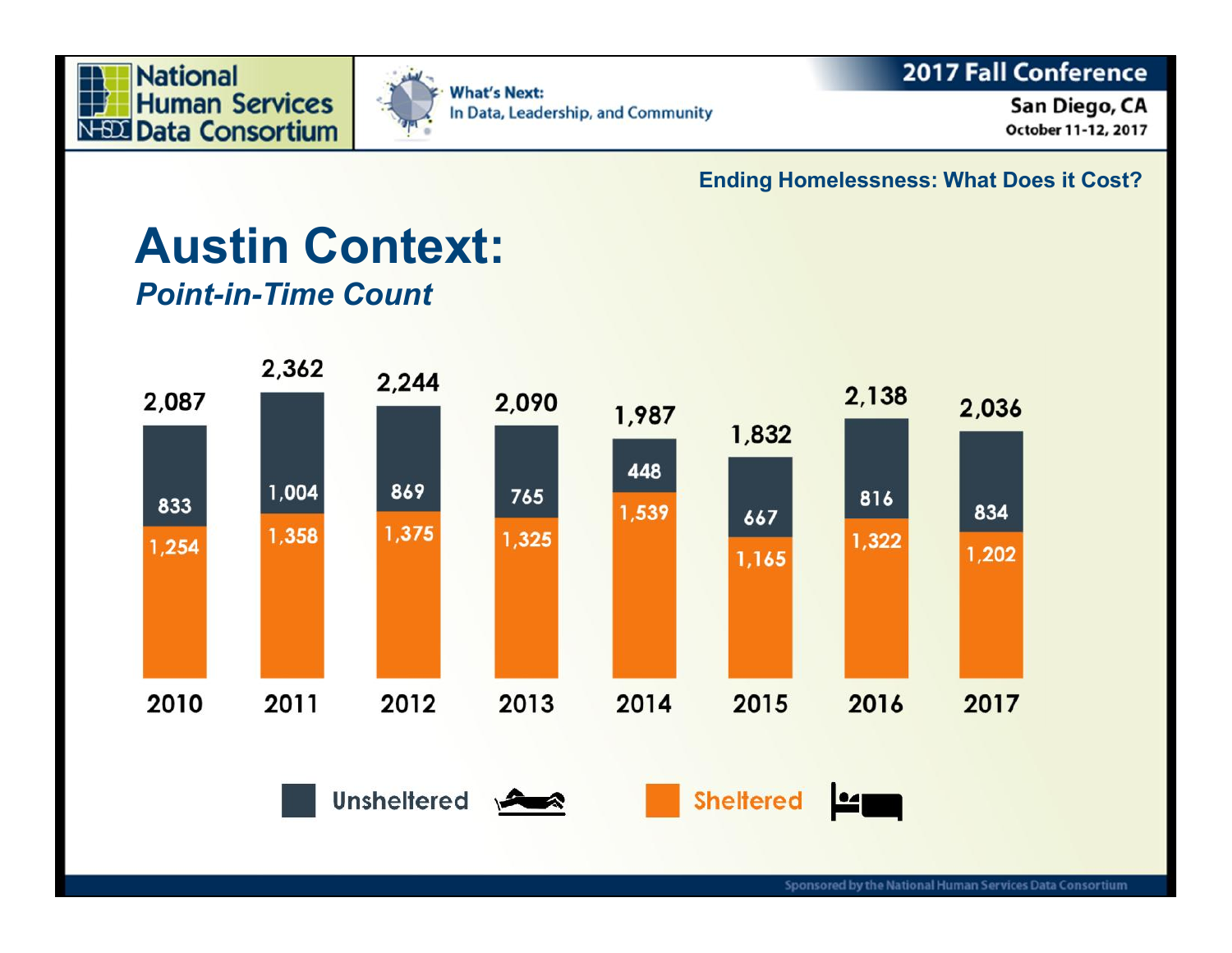



### 2017 Fall Conference

San Diego, CA October 11-12, 2017

**Ending Homelessness: What Does it Cost?**

### **Austin Context:** *Increasing Travis County Population Growth* **2010 979,712 2011 1,007,264 2012 1,034,842 2013 1,063,248 2014 1,092,810 2015 1,121,645 2.81% 2.74% 2.74% 2.78% 2.64%**

Sponsored by the National Human Services Data Consortium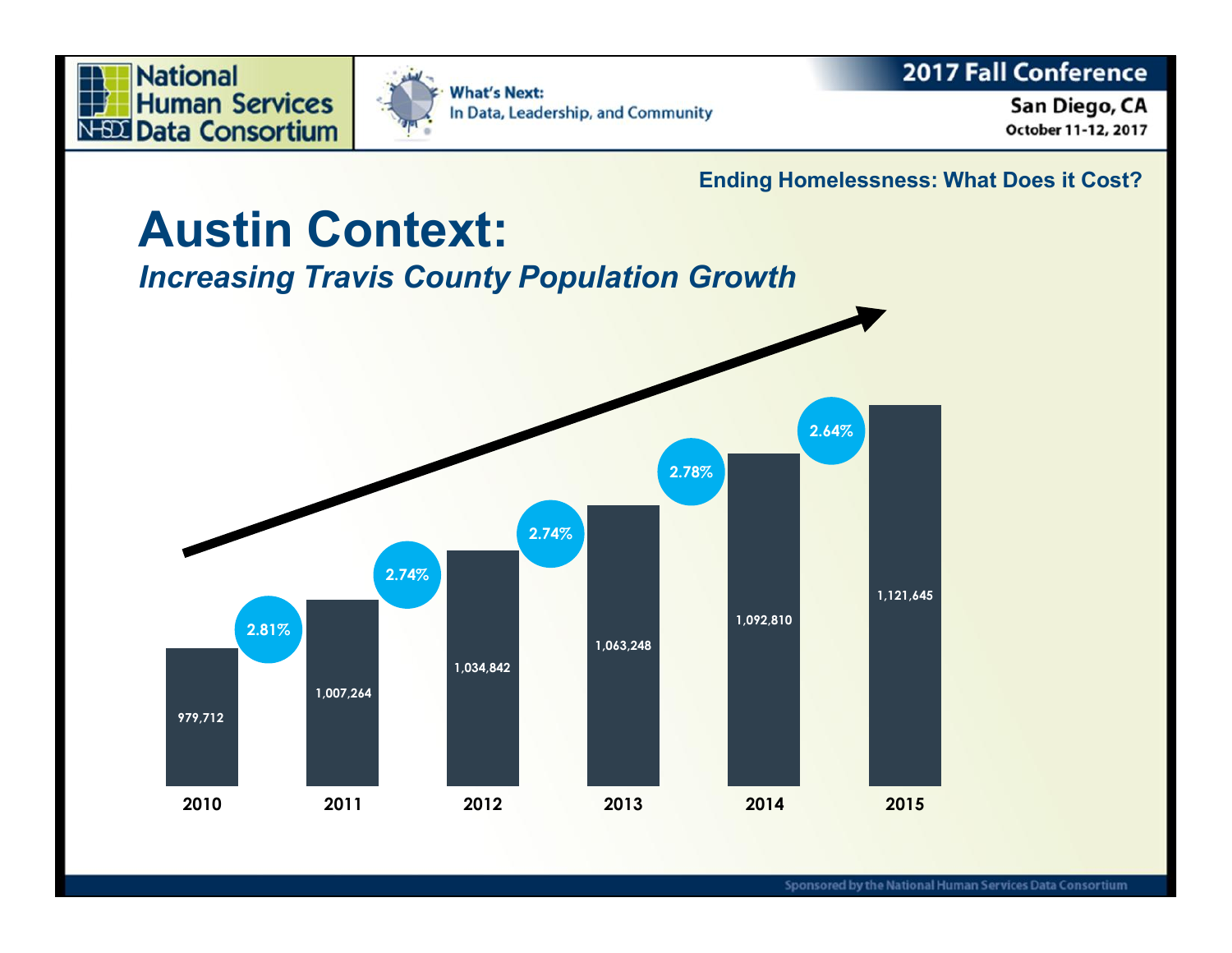



### 2017 Fall Conference

#### San Diego, CA October 11-12, 2017

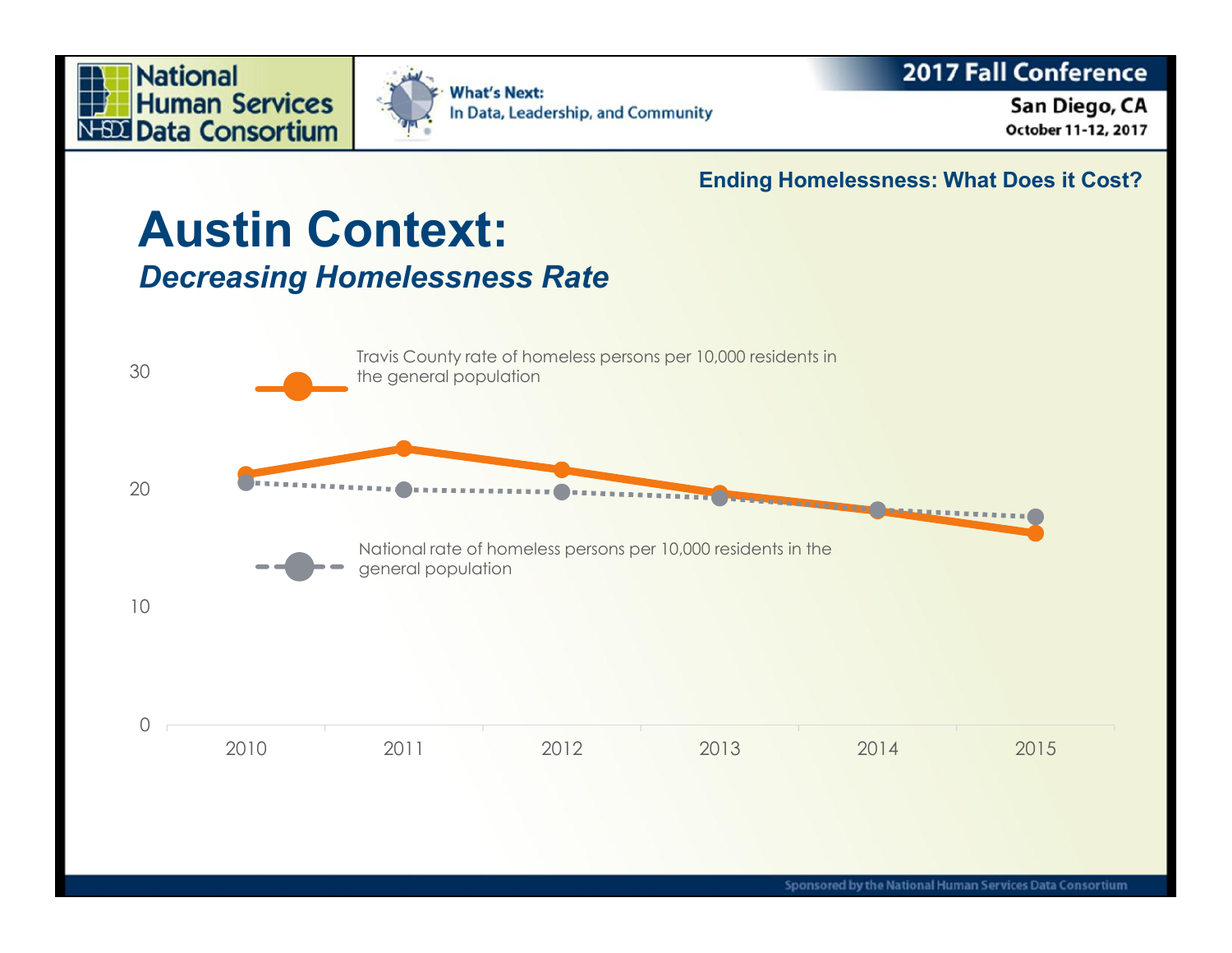



### **2017 Fall Conference**

San Diego, CA October 11-12, 2017

**Ending Homelessness: What Does it Cost?**

# **Impetus for Developing Model**

- Lots happening on the ground...
	- Local leadership driving change
	- Mayor's Challenge to End Veteran Homelessness
	- Youth Homelessness Demonstration Program
	- Pay for Success
- Need to quantify need with more precision
- Committed to know numbers really well
- Committed to actually using numbers to inform programs and investments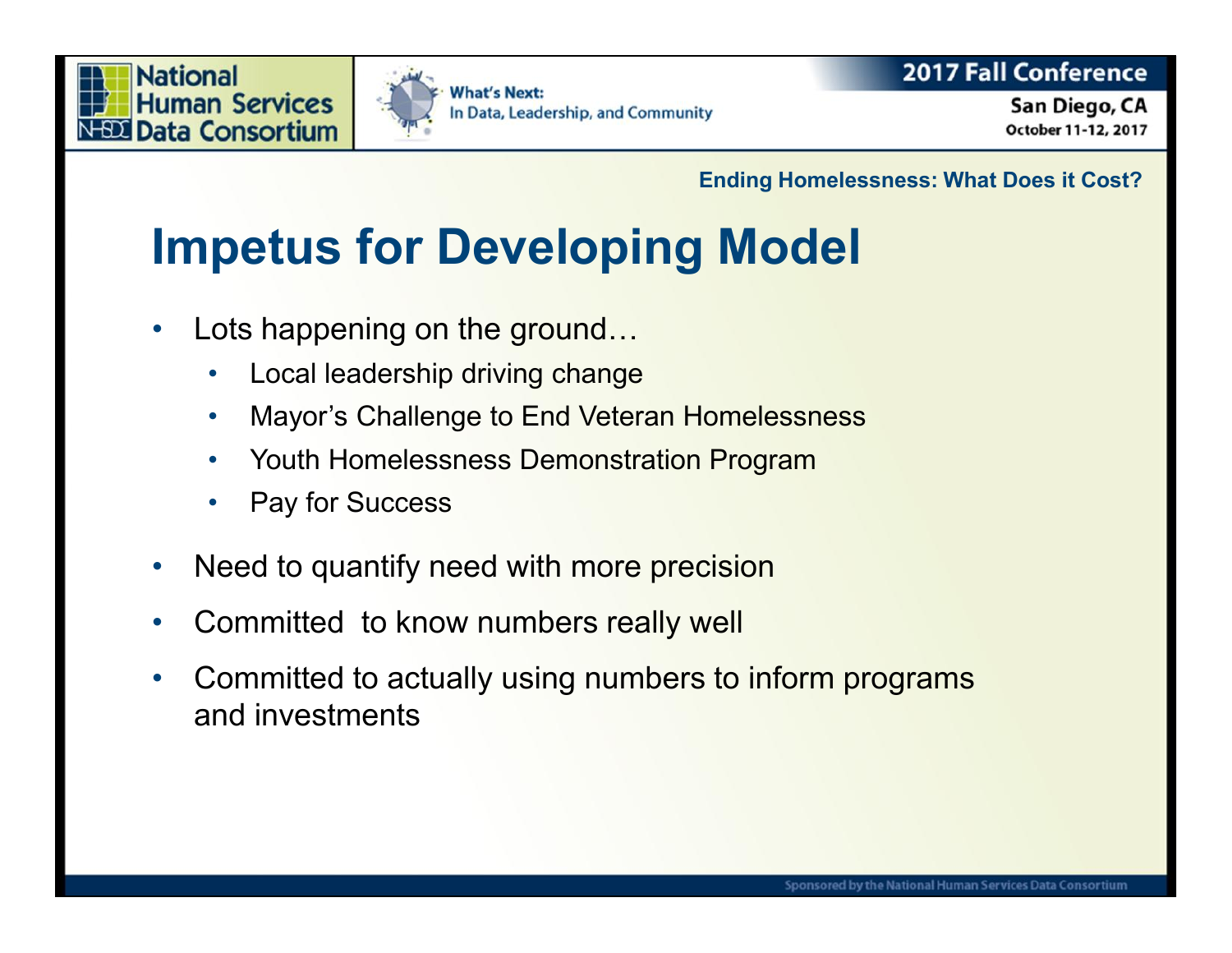



### **2017 Fall Conference**

San Diego, CA October 11-12, 2017

**Ending Homelessness: What Does it Cost?**

## **Considerations as we developed the model**

- Developed it over a six month period, evolving over time
- Worked with programs staff to map out costs and with city demographer to map out initial population projections
- Accessible for stakeholders to understand, including local elected officials
- Flexibility in using different parts of the model for different purposes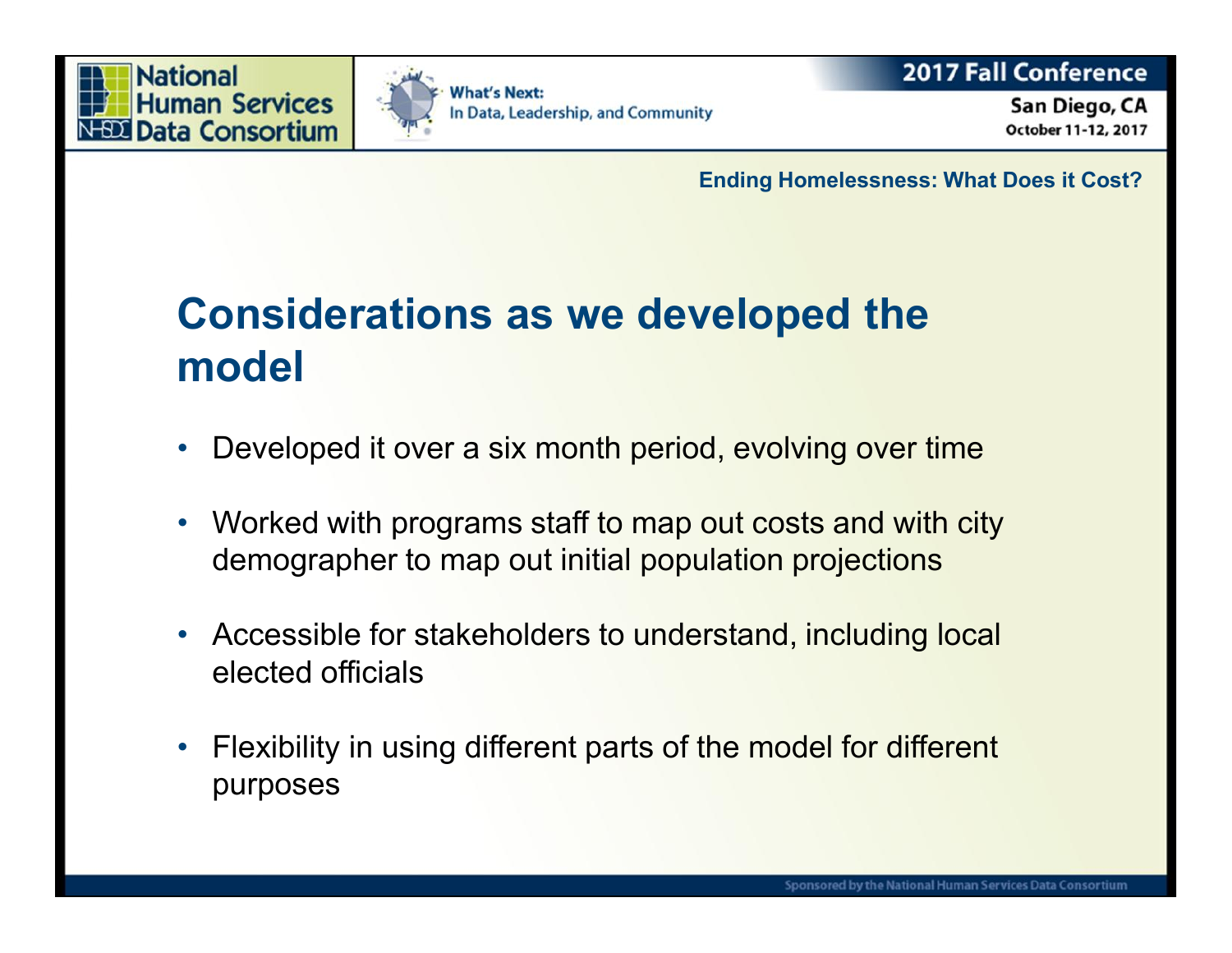



### **2017 Fall Conference**

San Diego, CA October 11-12, 2017

**Ending Homelessness: What Does it Cost?**

# **Model Overview**

A. What is demand for services – now and over time?

*Current population base + newly homeless every year + expected pop. growth*

B. What is our current capacity – now and over time?

*Housing outcomes achieved by current system + growth achieved by efficiencies*

### C. What is our gap in capacity?

- *A. Demand for services – B. Housing outcomes achieved by current system*
- D. What is the cost of additional required services?

*Outreach, navigation, shelter, rapid re-housing, permanent supportive housing, system planning, addressing disparities, substance use treatment, prevention*

### *A-B = C C\*D = Additional Cost of Ending Homelessness*

*(beyond current investments)*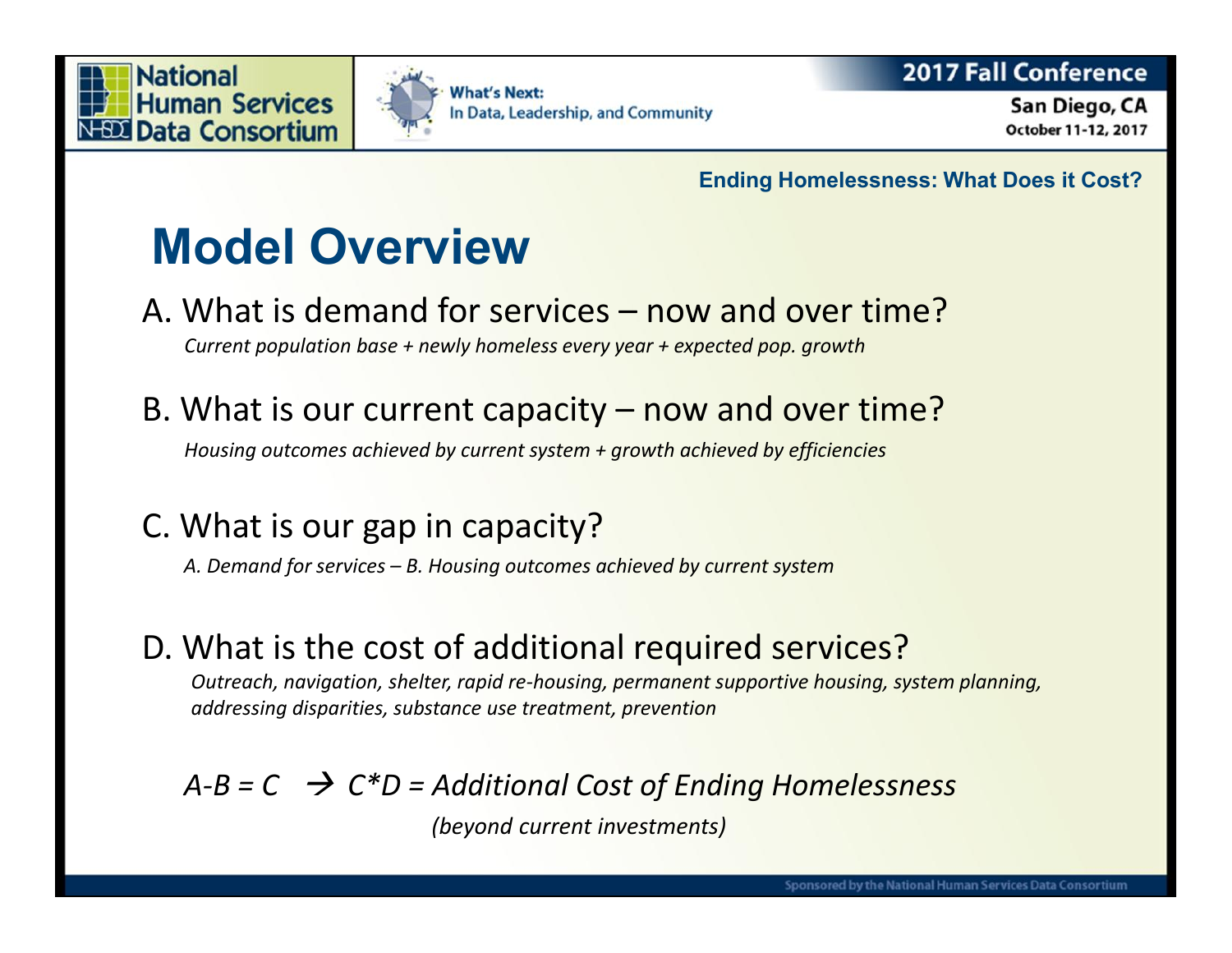



**2017 Fall Conference** 

San Diego, CA October 11-12, 2017

**Ending Homelessness: What Does it Cost?**

# **Model Overview**

## Let's look at the actual model together!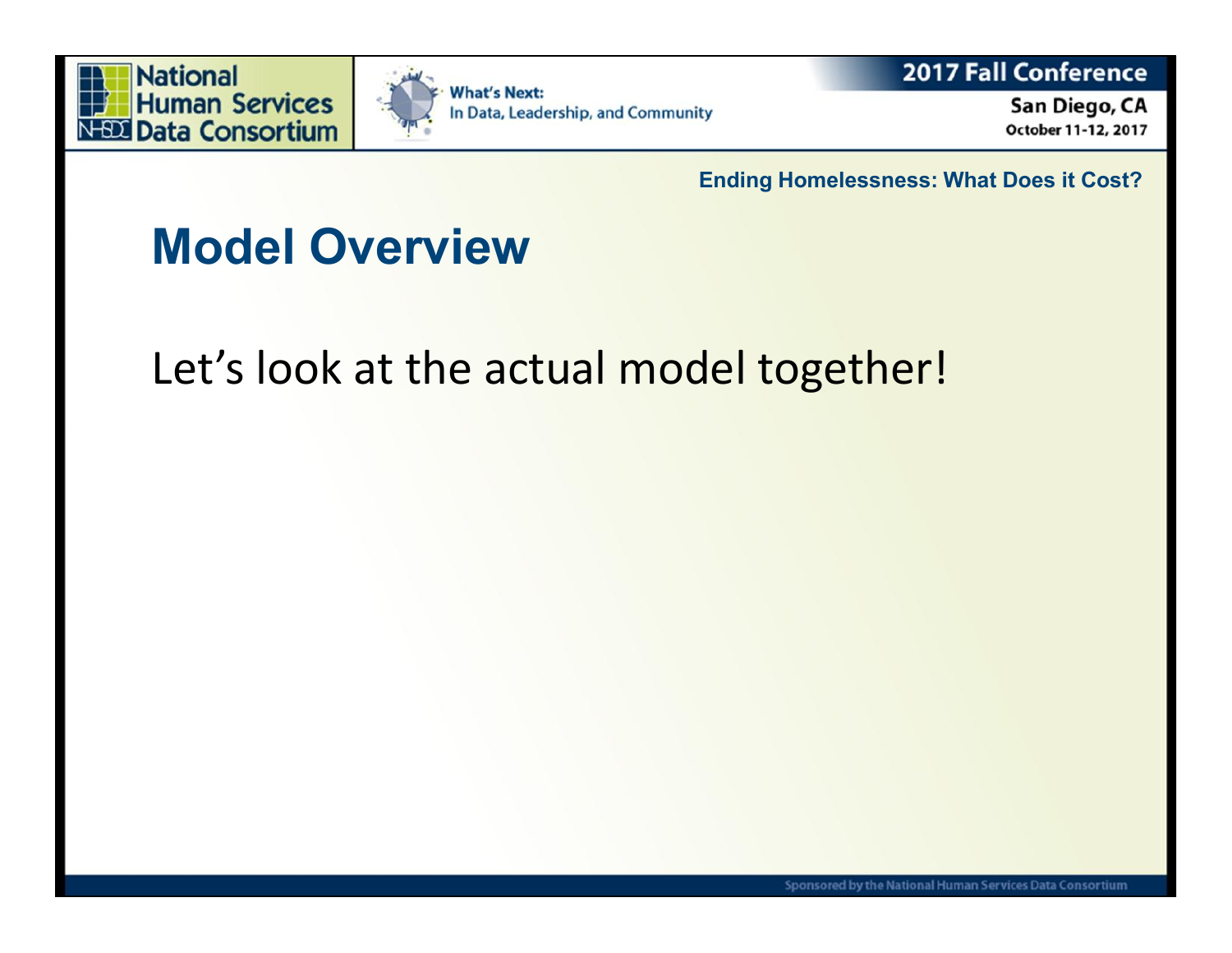



### **2017 Fall Conference**

San Diego, CA October 11-12, 2017

**Ending Homelessness: What Does it Cost?**

## **Next Steps**

- Continued iteration
- More refinement of projection methodology
- How to best communicate model results balancing accessibility with value